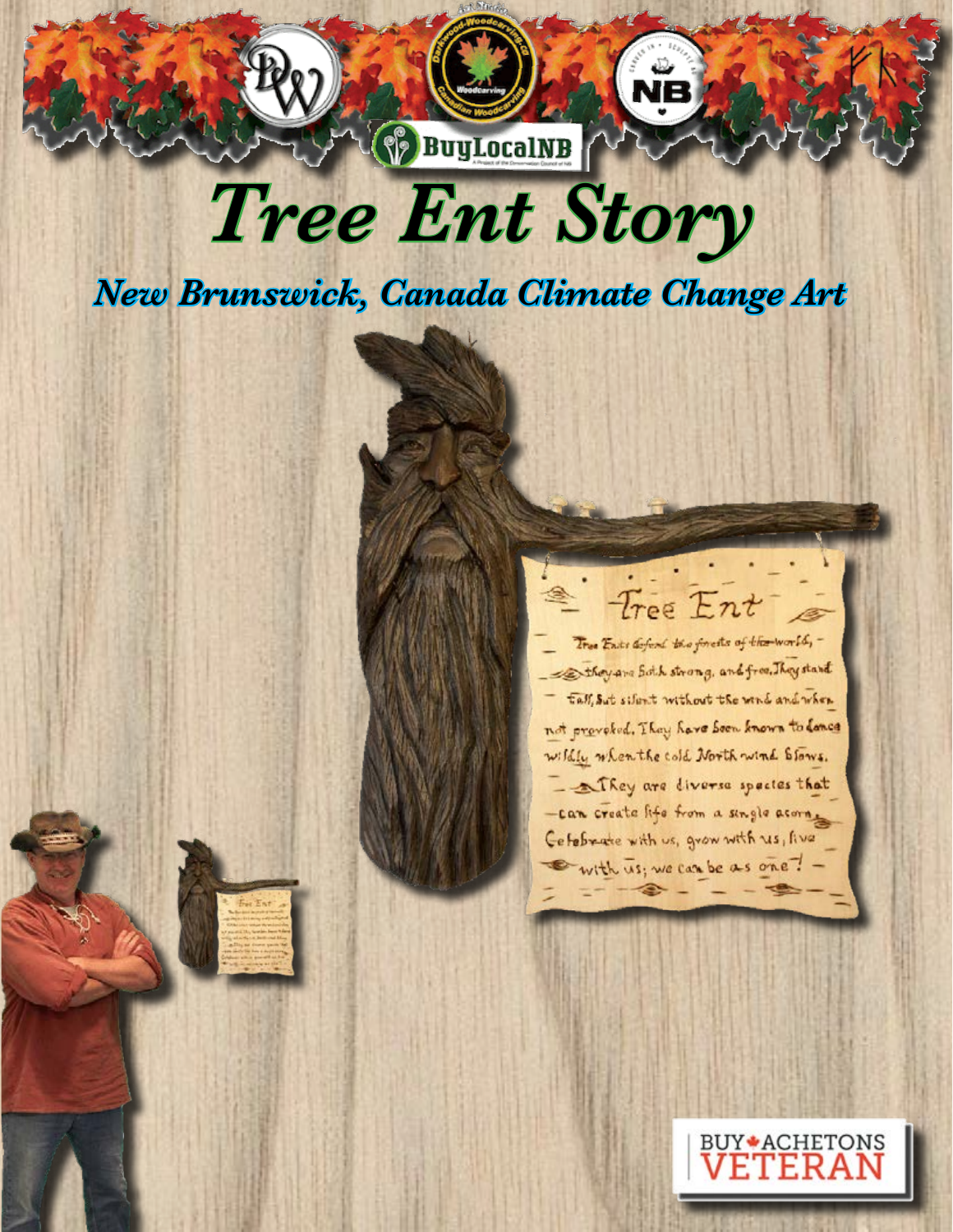

*This sculpture was designed to celebrate the forests of the world and to bring a modern whimsical feel to the issue. Using the Tree Ent from the Lord of the Rings trilogy and blending it with a short story about these whimsical creatures of the forest brings the*  Tree Ent Tom Entre theford the spender of the world, *conversation to reality; without the*  Selegan Solk strong and from They start fall let silent without the week and when *forests of the world we would not be*  not prevelich They have seen snown to dones willfur when the told North wind Eleve. *here. But with them we are stronger*  - Afficy are diverse spectes that -can create life from a single acora *than we could ever be. We need to*  Getebrase with us, grow with us, five with us; we can be as one ? *replace what we remove.* 

*The United Nations has declared March 21 as International Day of Forests.* 

*1. The Forests of he world are considered home to 80% of the world's terrestrial biodiversity.* 

*2. They provide 75–100 billion US \$ per year in goods and services such as clean water and healthy soils for all to enjoy.* 

*3. It is said that approximately 25% of the world's population rely on forests for their livelihoods, many of whom are the world's poorest.* 



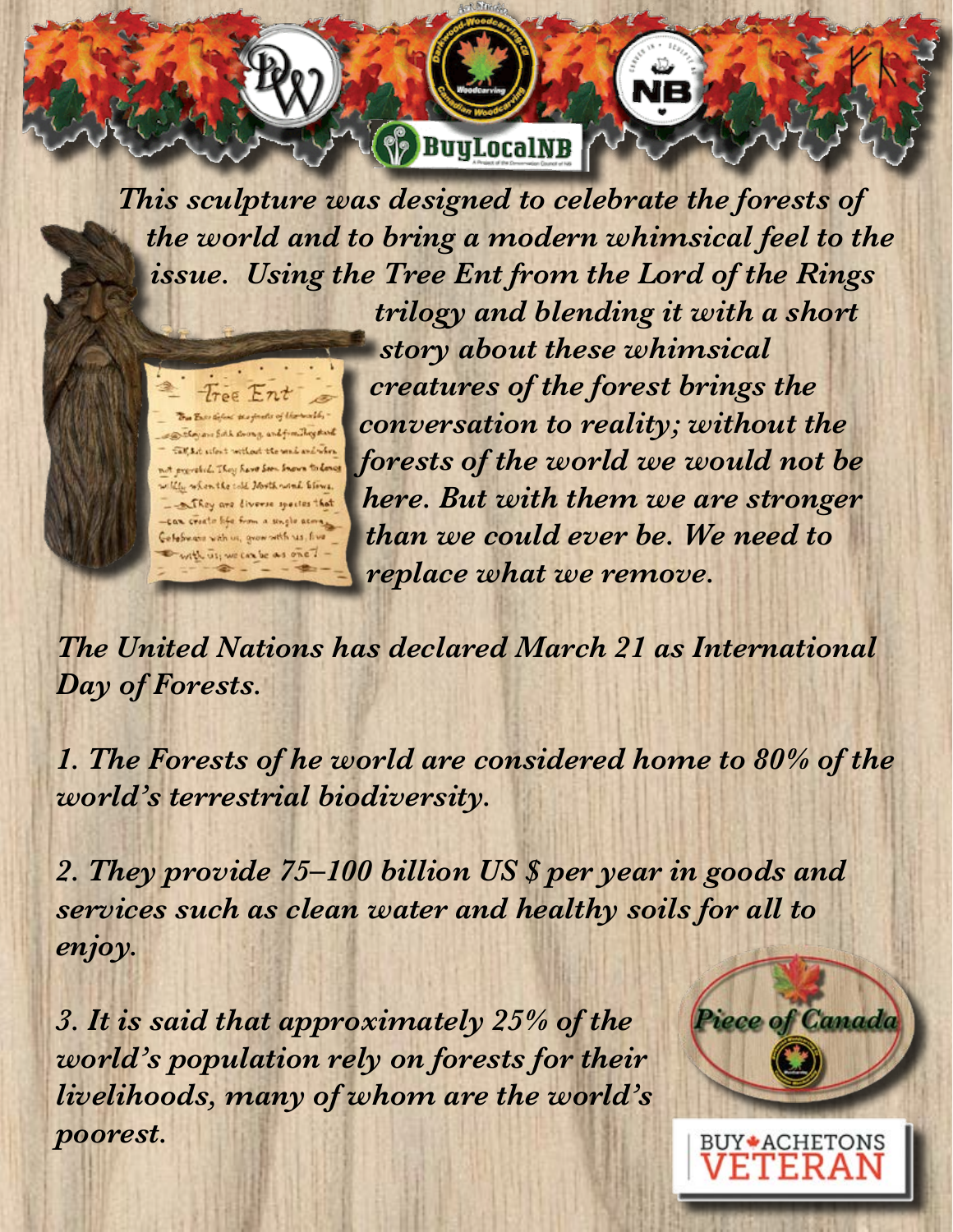

**BuyLocalNB** 



h bith mit to polog de

x

partiste na fa periogis pe baix parfuego.

**MIL UN** 

*Length:16 inches or 40.7 cm Width:15 inches or 38.2 cm Thickness: 2 inches or 5.1 cm Weight: .5 kg*

> *Woodtype: Hardwood finish: Beeswax*

*Left Side Right Side Price: \$ 575.00, free shipping worldwide.*